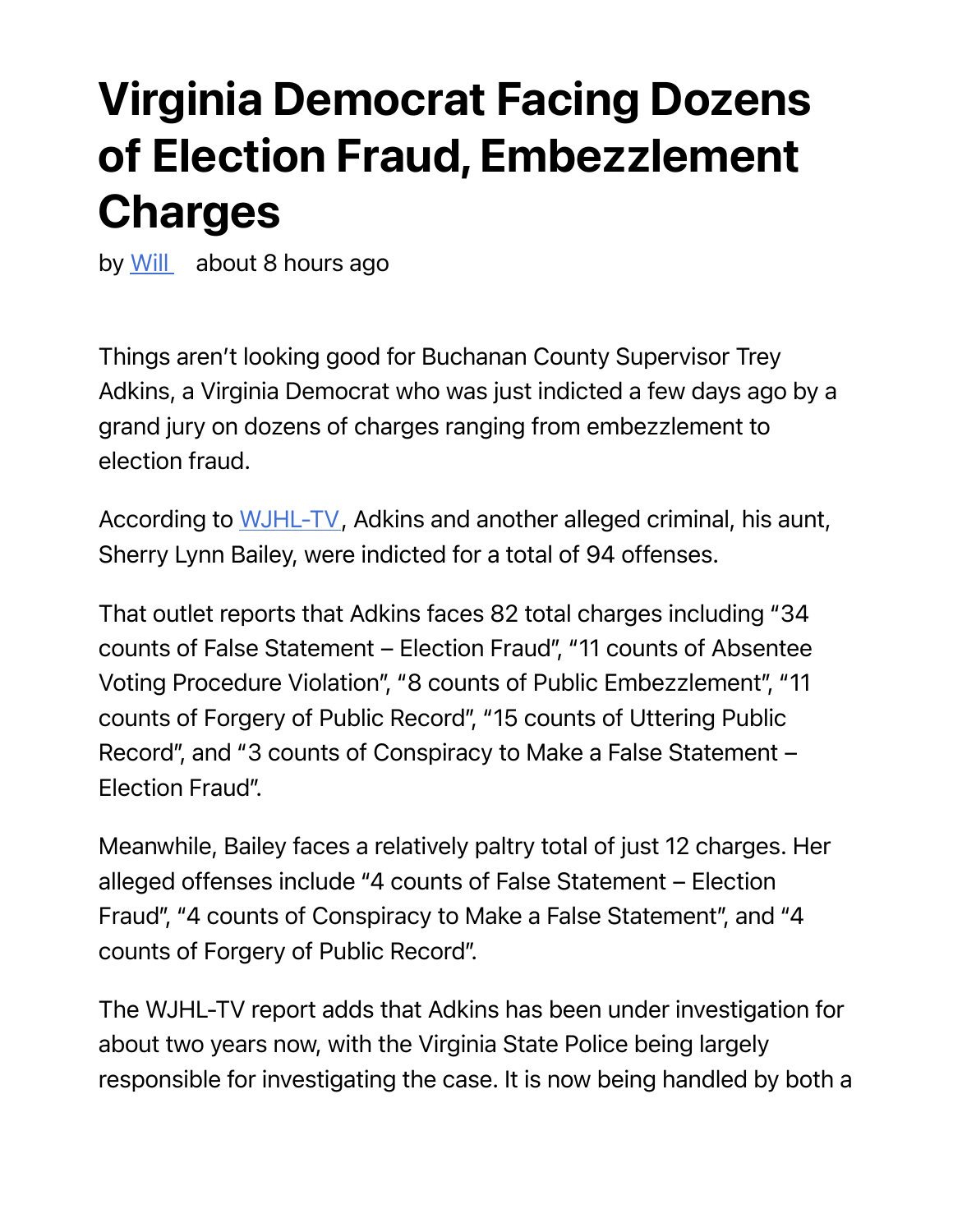special prosecutor and the Assistant Commonwealth's Attorney, Reece Robinson.

That special prosecutor, Zach Stoots, stated that he would be unable to give any more details on the case because of the Rules of Professional Conduct, saying:

"*The Rules of Professional Conduct prevents any lawyer participating in the prosecution of a criminal matter that may be tried to a jury from making an extrajudicial statement that the lawyer knows or should know will have a likelihood of interfering with the fairness of a trial by jury. Based on the Rules of Professional Conduct, my office will not be making any further statements on the pending matters*."

However, a few details about the charges has come out. One is that Adkins, in his role as supervisor, apparently "*falsified absentee ballots and forged signatures to win an election for public office.*"

Another detail is that the embezzlement charges relate to Adkins' personal construction company. According to the Western Journal, he allegedly provided county-owned gravel both to his own construction company and to other private individuals.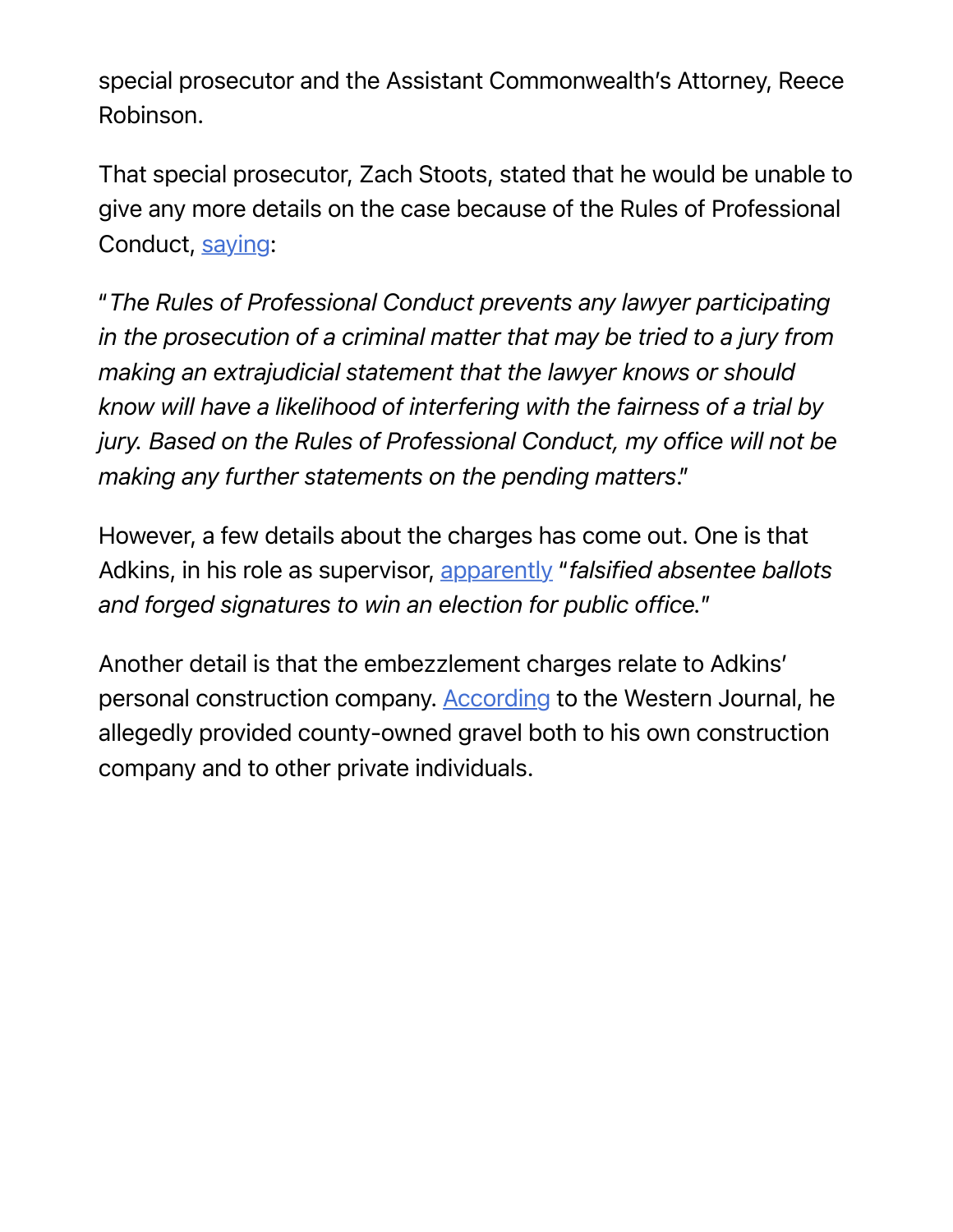"*I've not been accused of taking money, I've been accused of giving people grapple. Simple as that.* 

*"The issue they're having is how the envelopes were witnessed. So, you know, it's not that somebody didn't get to vote the way they wanted to, or there was some kind of big fraud going on. That's the term they use for the code section that they applied to it, and we'll address that.*

*"And let me be clear about something else here. We will most definitely fight this in court. And once we are able to make a statement and*